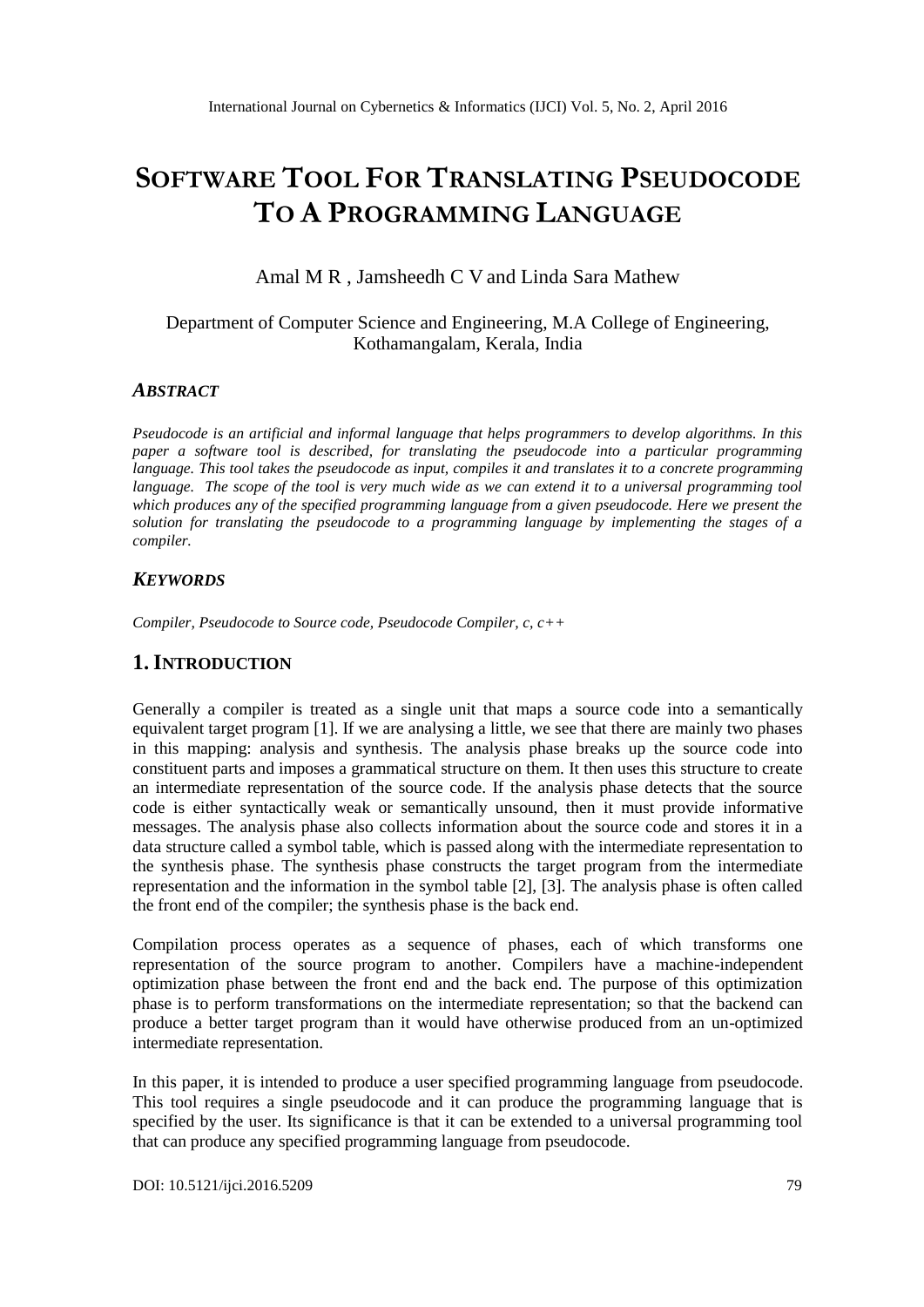## **2. COMPILING PSEUDOCODE**

The process of compiling the pseudocode consists of certain analysis and operations that has to be performed on it.

## **2.1. LEXICAL ANALYSER**

The Lexical Analyser module analyses the pseudocode submitted by the user by using the transition analysis. The keywords, Identifiers and tokens are identified from the given input.

## **2.2. SYNTAX ANALYSER**

The Syntax Analyser module creates the Context Free Grammar from the pseudocode submitted .The resultant grammar is then used for creation of the parse tree. Then pre order traversal is done to obtain the meaning of the syntax.

## **2.3. SEMANTIC ANALYSER**

The semantic Analyser uses the syntax tree and the information in the symbol table to check the source program for semantic consistency with the language definition. It also gathers type information.

## **2.4. INTERMEDIATE CODE GENERATOR**

In this module, an intermediate code is generated from the input pseudocode. The generated intermediate code is that code which is used for the conversion to any other languages.

## **2.5. INTERMEDIATE CODE OPTIMIZER**

In this module, code optimization is applied on the intermediate code generated. The generated optimized intermediate code is that code which is used for mapping to the concrete languages.

#### **2.6. CODE GENERATOR**

The optimized intermediate code is converted into the required programming language in this module. The result might be obtained in the language selected by the user.

## **2.7. LIBRARY FILE MANAGER**

In this module the administrator manages the library files of the target language and also manipulates files in the library package.

## **3. PROBLEM STATEMENT**

#### **3.1. INTERPRET THE PSEUDOCODE**

The main task is to identify and interpret the pseudocode given by the user. Each user has his own style of presentation, variation in using keywords or terms (E.g.: - Sum, Add, etc. to find sum of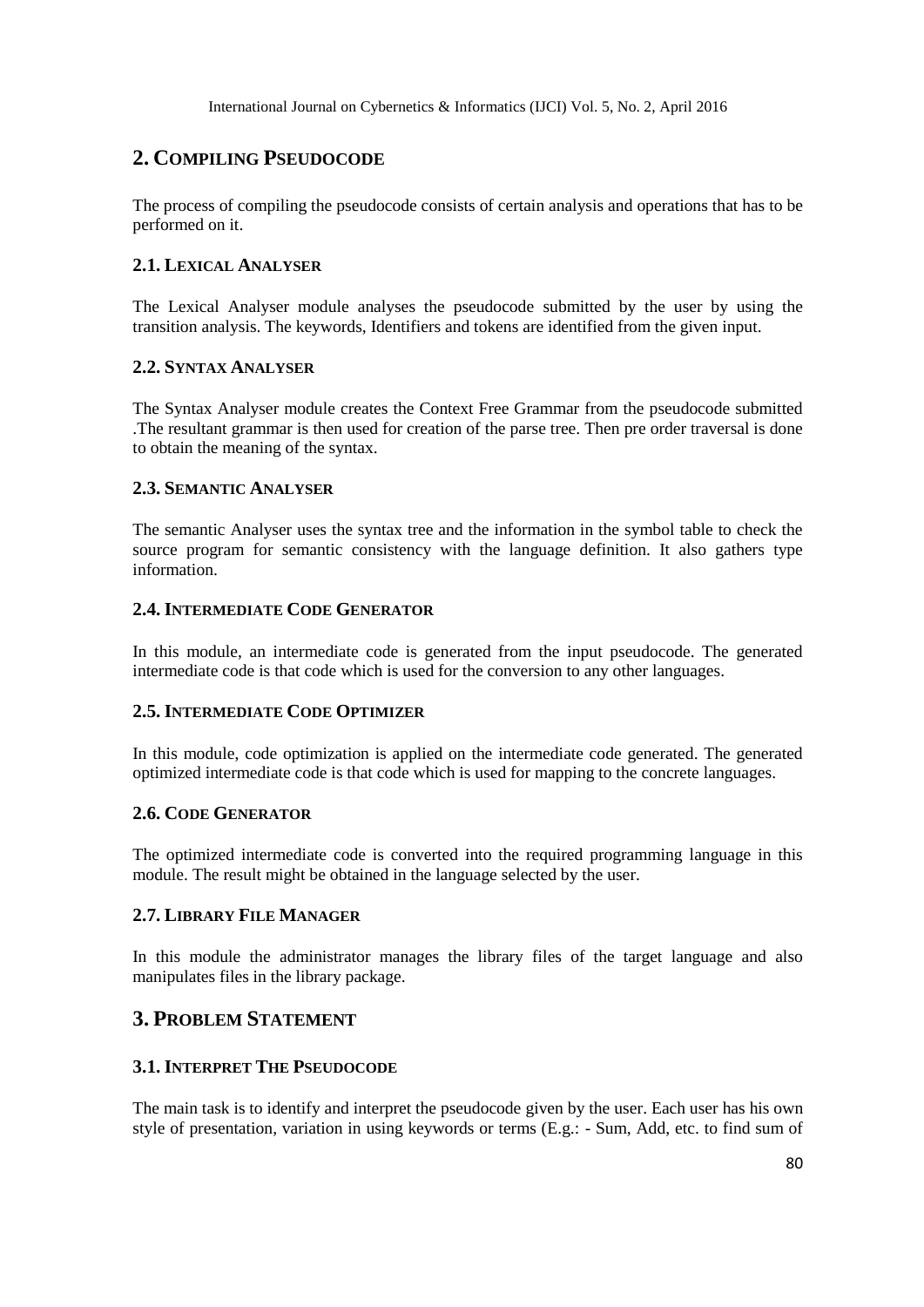two numbers), structure of sentence, etc. So initial task is make the tool capable of develop the tool is to interpret and identify the right meaning of each line of the pseudocode.

#### **3.2. TRANSLATE THE PSEUDOCODE INTO PROGRAMMING LANGUAGE**

The second step involves the translation of the interpreted pseudocode into programming language. User can specify output in any of the available programming languages. So the tool must be able to support all the available programming language features (in this paper we are concentrating on C and C++ only). That is it must support the object oriented concepts, forms and so on.

## **4. METHODOLOGY**

#### **4.1. LEXICAL ANALYSIS**

The first phase of the software tool is called lexical analysis or scanning. The lexical analyser reads the stream of characters making up the pseudocode and groups the characters into meaningful sequences called lexemes. For each lexeme, the lexical analyser produces as output a token of the form {token- name, attribute-value} that it passes on to the subsequent phase, syntax analysis. In the token, the first component token- name is an abstract symbol that is used during syntax analysis, and the second component attribute-value points to an entry in the symbol table for this token. Information from the symbol-table entry 'is needed for semantic analysis and code generation. For example, suppose a source program contains the declare statement[1],[2].

#### *Declare an integer variable called sum*# *(1.1)*

The characters in this assignment could be grouped into the following lexemes and mapped into the following tokens passed on to the syntax analyser:

- 1. *Declare a***,** is a lexeme that would be mapped into a token (Declare, 59), where Declare is a keyword and 59 points to the symbol table entry for position.
- 2. *Integer,* is a lexeme that would be mapped into a token (Integer, 112), where Integer is a keyword and 112 points to the symbol table entry for position.
- 3. *Variable,* is a lexeme that would be mapped into a token (Variable, 179), where Variable is a keyword and 179 points to the symbol table entry for position.
- 4. *Called,* is a lexeme that would be mapped into a token (Called, 340), where Called is a keyword and 340 points to the symbol table entry for position.
- 5. *Sum,*is a lexeme that would be mapped into a token (sum, 740), where sum is an identifier and 740 points to the symbol table entry for position.

(Blanks separating the lexemes would be discarded by the lexical analyser.)

## **4.2. SYNTAX ANALYSIS**

The second phase of the compiler is syntax analysis or parsing. The parser uses the first components of the tokens produced by the lexical analyser to create a tree-like intermediate representation that depicts the grammatical structure of the token stream. A typical representation is a syntax tree in which each interior node represents an operation and the children of the node represent the arguments of the operation [12], [13]. The syntax of programming language constructs can be specified by context-free grammars or BNF (Backus-Naur Form) notation; Grammars offer significant benefits for both language designers and compiler writers.A grammar gives a precise, yet easy-to-understand, syntactic specification of a programming language. From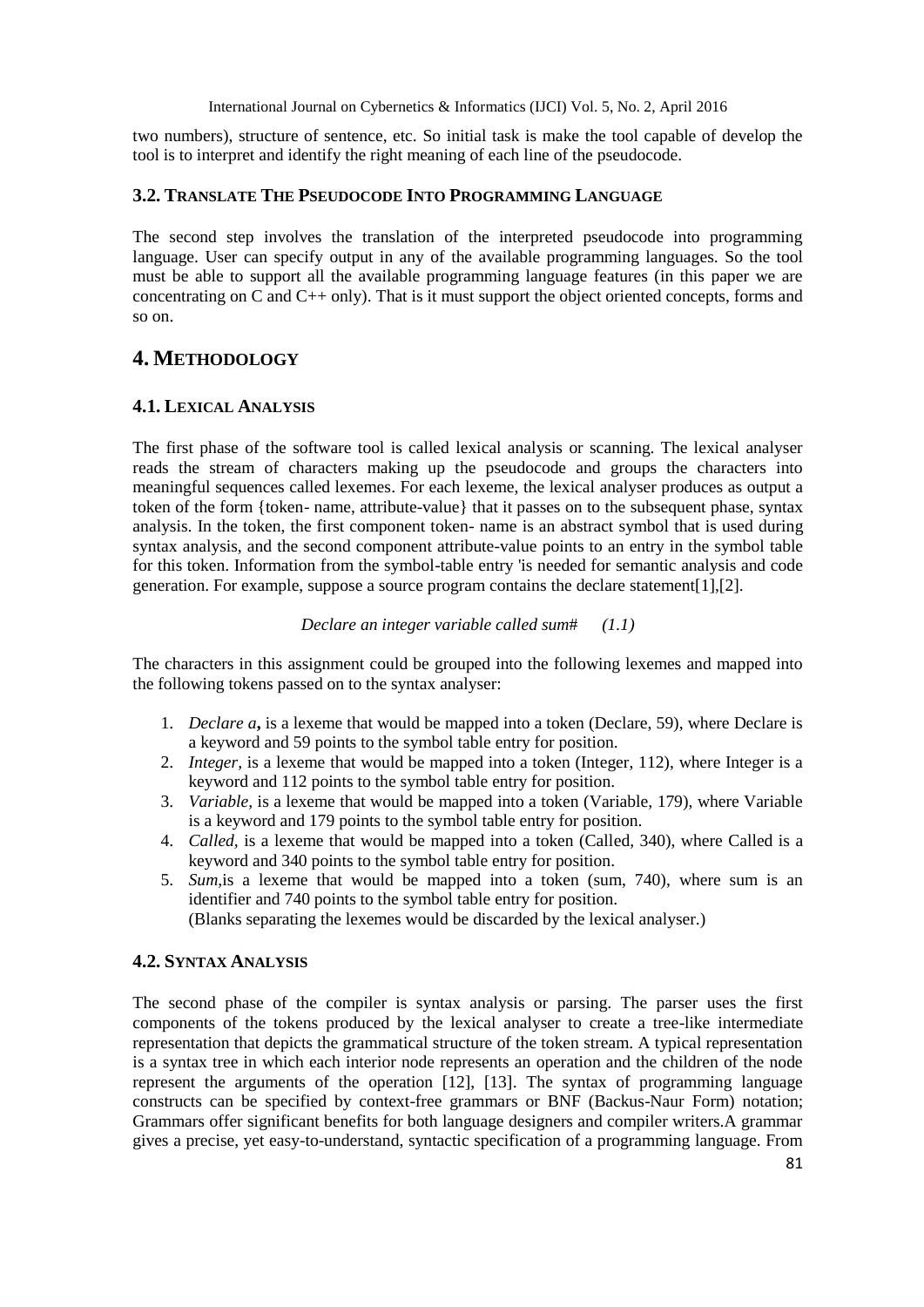certain classes of grammars, we can construct automatically an efficient parser that determines the syntactic structure of a source program. As a side benefit, the parser-construction process can reveal syntactic ambiguity and trouble spots that might have slipped through the initial design phase of a language. The structure imparted to a language by a properly designed grammar is useful for translating source programs into correct object code and for detecting errors. A grammar allows a language to be evolved or developed iteratively, by adding new constructs to perform new tasks. These new constructs can be integrated more easily into an implementation that follows the grammatical structure of the language.

## **4.3. CONTEXT-FREE GRAMMARS**

Grammars were introduced to systematically describe the syntax of programming language constructs like expressions and statements. Using a syntactic variable "Stmt" to denote statements and variable "expr" to denote expressions, In particular, the notion of derivations is very helpful for discussing the order in which productions are applied during parsing. The Formal Definition of a Context-Free Grammar (grammar for short) consists of terminals, non-terminals, a start symbol, and productions.

- 1. Terminals are the basic symbols from which strings are formed. The term "token name" is a synonym for "terminal" and frequently we will use the word "token" for terminal when it is clear that we are talking about just the token name. We assume that the terminals are the first components of the tokens output by the lexical analyser.
- 2. Non terminals are syntactic variables that denote sets of strings. The set of string denoted by non-terminals helps to define the language generated by the grammar. Non terminals impose a hierarchical structure on the language that is the key to syntax analysis and translation.
- 3. In a grammar, one nonterminal is distinguished as the start symbol, and the set of strings it denotes is the language generated by the grammar. Conventionally, the productions for the start symbol are listed first.
- 4. The productions of a grammar specify the manner in which the terminals and nonterminals can be combined to form strings. Each production consists of:
- a) A nonterminal called the head or left side of the production; this production defines some of the strings denoted by the head.
- b) The symbol --+. Sometimes:: = has been used in place of the arrow.
- c) A body or right side consisting of zero or more terminals and non-terminals.

The Context Free Grammar generated from 1.1 by the Software tool is

*Stmt -> declare\_an <DataType> variable Called <Identifier> (1.2) DataType->integer Identifier->sum*

#### **4.4. SEMANTIC ANALYSIS**

The semantic analyser uses the syntax tree and the information in the symbol table to check the source program for semantic consistency with the language definition. It also gathers type information and saves it in either the syntax tree or the symbol table, for subsequent use during intermediate-code generation An important part of semantic analysis is type checking, where the compiler checks that each operator has matching operands. For example, many programming language definitions require an array index to be an integer; the compiler must report an error if a floating-point number is used to index an array .The language specification may permit some type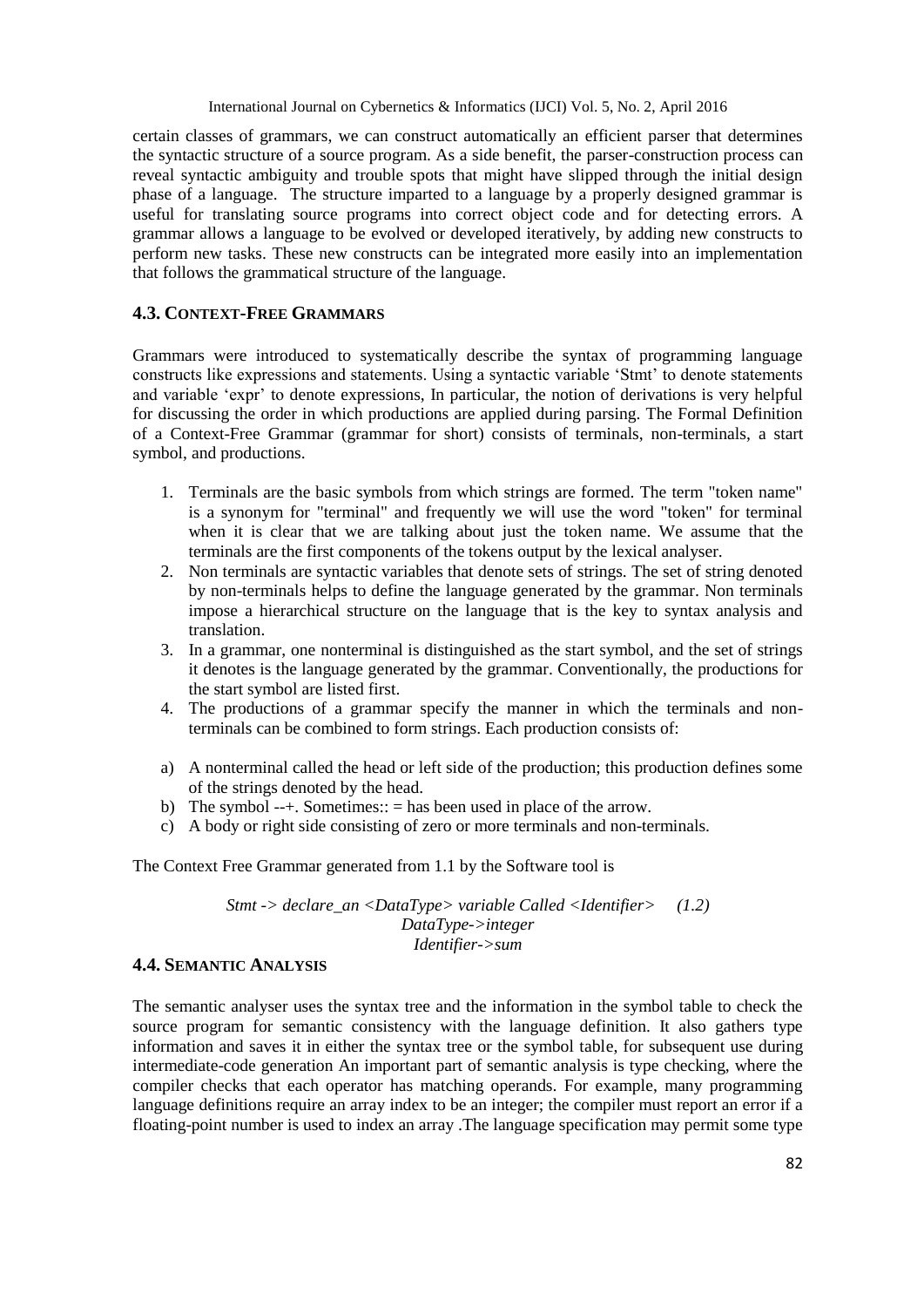conversions called coercions. For example, a binary arithmetic operator may be applied to either a pair of integers or to a pair of floating-point numbers. If the operator is applied to a floating-point number and an integer, the compiler may convert or coerce the integer into a floating-point number. The Parse Tree generated from 1.2 by the Software tool is by array representation as follows,

The pre order traversal:

*Stmt-> declare\_an DataType integer variable Called Identifier sum (1.3)*

## **4.5. INTERMEDIATE CODE GENERATION**

In the process of translating a source program into target code, a compiler may construct one or more intermediate representations, which can have a variety of forms. Syntax trees are a form of intermediate representation; they are commonly used during syntax and semantic analysis. After syntax and semantic analysis of the source program, many compilers generate an explicit lowlevel or machine-like intermediate representation, which we can think of as a program for an abstract machine[10],[11]. This intermediate representation should have two important properties: it should be easy to produce and it should be easy to translate into the target machine. In our software tool intermediate code is generated to convert the code to various languages from single pseudocode.

The intermediate code for 1.3 is as follows:*149 i780 300o (1.4)*

## **4.6. CODE GENERATION**

The code generator takes as input an intermediate representation of the source program and maps it into the target language. If the target language is machine Code, registers or memory locations are selected for each of the variables used by the program. Then, the intermediate instructions are translated into sequences of machine instructions that perform the same task.

The resultant program code for 1.4 is as follows:*int sum; (1.5)*

# **5. SCHEMA DESCRIPTION**

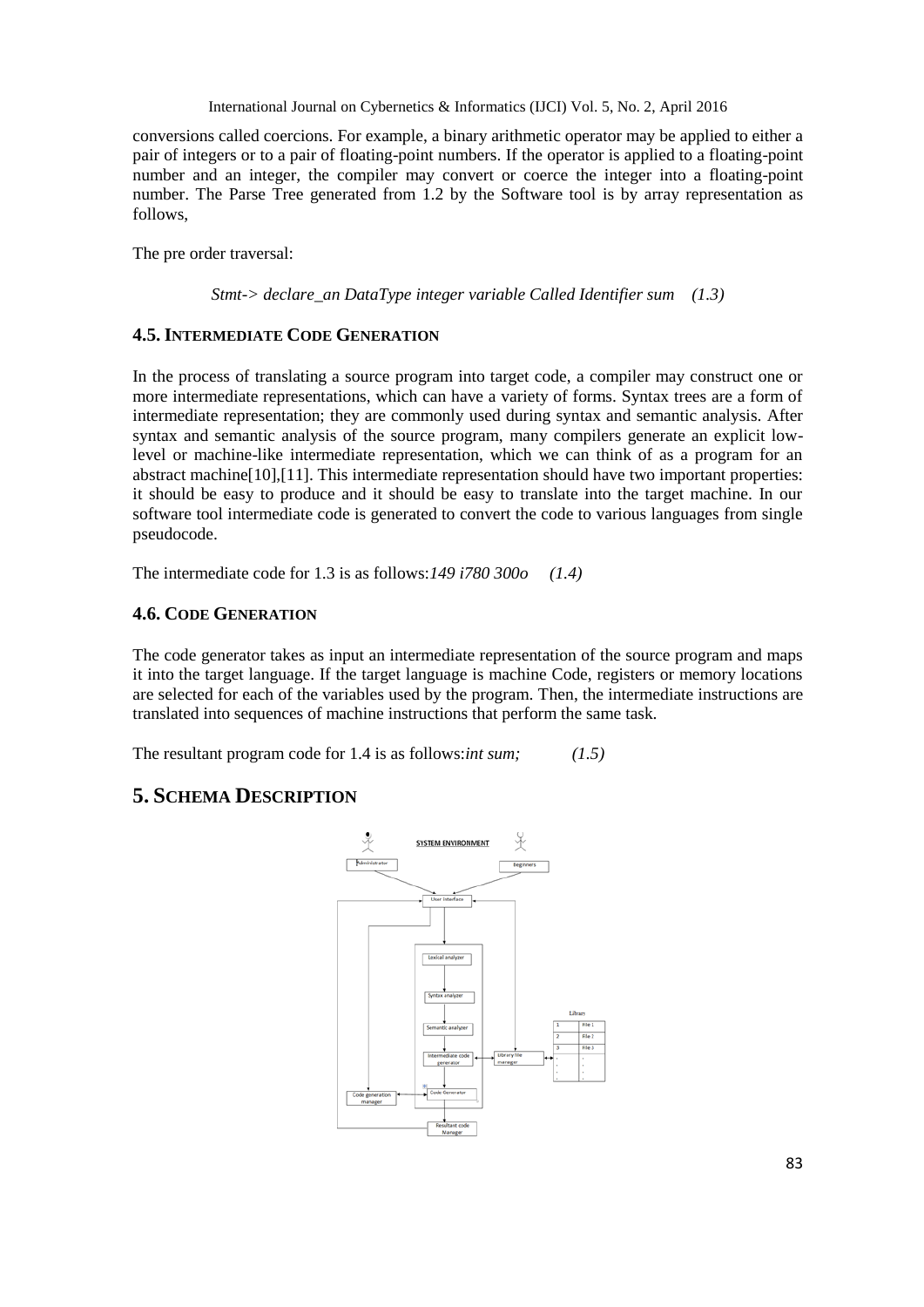Fig:-1 System environment of the proposed software tool The proposed software tool consists of several modules which are used to process the input

## **4.1. INPUT DESIGN**

This is a process of converting user inputs into computer based formats. The data is fed into system using simple interactive forms. The forms have been supplied with messages so that user can enter data without facing any difficulty. The data is validated wherever it requires in the project. This ensures that only the correct data have been incorporated into the system. It also includes determining the recording media methods of input, speed of capture and entry into the system. The input design or user interface design is very important for any application. The interface design defines how the software communicates with in itself, to system that interpreted with it and with humans who use.

The main objectives that guide input design are as follows:

*User friendly code editor*- Providing line numbers and shaded graphical rows to easily identify each line of code.

*Arise that lead to processing delays*- Input is designed so that it does not lead to bottlenecks and thus avoid processing delays.

*Dynamic check for errors in data*-errors in data can lead to delays. Input design should be such that the data being entered should be free from error to the maximum possible limit.

*Avoided extra steps*-more the number of steps more is the chance of an error. Thus the number of steps is kept to a minimum possible.

*Kept the process simple*-the process should be kept as simple as possible to avoid errors.

#### **4.2. OUTPUT DESIGN**

A quality output is one, which meets the requirements of the end user and presents the information clearly. In the output design, it is determined how the information is to be displayed for immediate need and also the hard copy output. The output design should be understandable to the user and it must offer great convenience. The output of the proposed software tool is designed as opening the text file containing the translated code.

The main objectives that guide the output design are as follows:

- a. User can copy the code and run it in any of the IDE available.
- b. Since the output is written in a standard text file, the user can directly call the file in the host program.
- c. User can add some more code to the existing output and edit it easily.

#### **4.3. DATA STRUCTURES USED**

#### **4.3.1. DATA BANK, TOKEN AND TOKEN ID**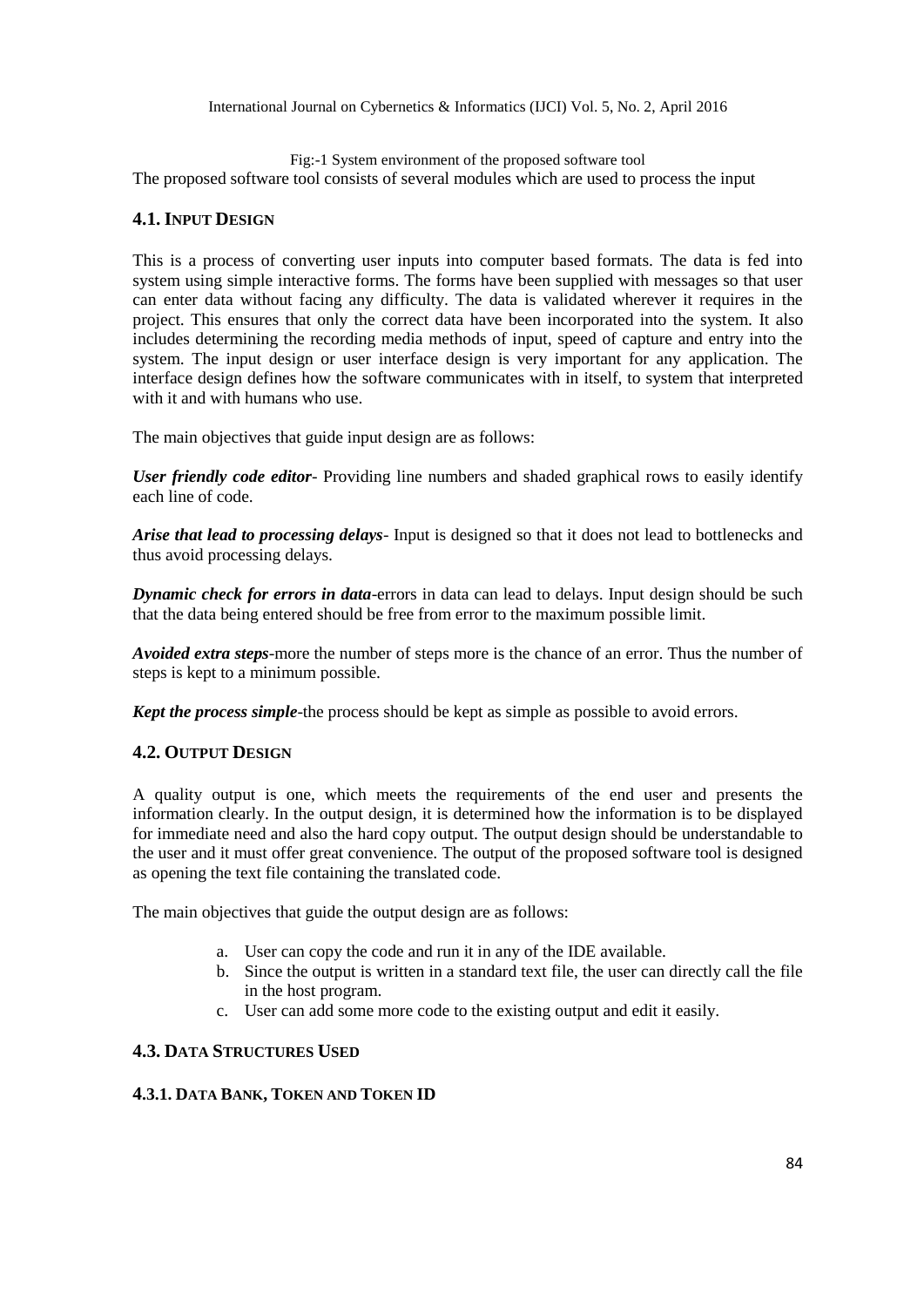Here a table with all the tokens and there ID codes used in lexical analysis are tabulated. These tokens and there IDs are stored using Hash Table while implementing.

#### **4.3.2. LIBRARY FILE, FOR A PARTICULAR PROGRAMMING LANGUAGE:**

This is the data in the library file stored in the Library in the software tool. The file consists of all the keywords and header files in the language. For example:-

#### *Library File:For 'C':-*

 It includes the data in the library file stored in the Library of the software tool for all the keywords and header files in the language "C".

## **6. EXPERIMENT ANALYSIS**



Figure 1. Comparison of Final Lines of Code(FLOC)and Lines of code(LOC)



Figure 2. Comparison of Lines of Code(LOC)and Optimized Intermediate Lines of code(LOC)

85 *Analysis***:** The graphs are plotted with the Lines of Code (LOC) against the number of experiments. From the plots, it is clear that the initial LOC of the pseudocode given by the user is reduced proportionally in the optimized intermediate generated codes (OILOC).Then the final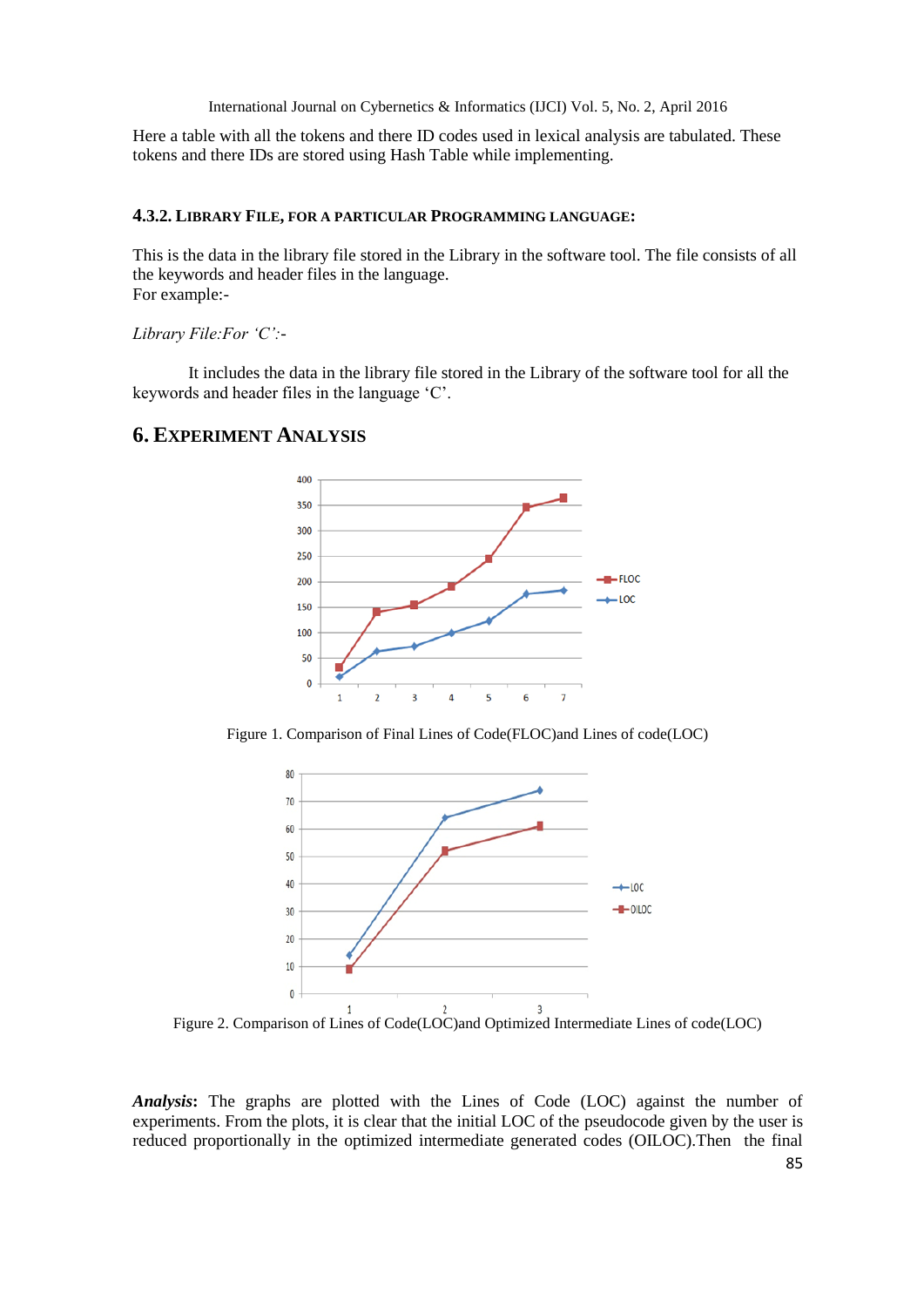LOC of the generated code is comparatively larger in proportion of the LOC of the pseudocode (see fig. 1).This measures indicates the efficiency of the tool in the generation of the code of the specified programming language. This measures depends on the efficiency and compatibility of the new developed tool.

## **7. CONCLUSIONS**

This paper is focused on providing a user friendly environment for the beginners in programming. They can easily build a code in specified language from a pseudocode without considering the factor of knowledge about the syntax of the particular language. A beginner level programmer familiar with writing pseudocode can implement his logic in any particular language, simply by using this tool. The main advantage of this tool is that, user can build program code in any language from a single pseudocode. For a beginner in programming, it is difficult to learn the syntax of a particular language at the very first time. The user can implement his logic in a pseudocode and the pseudocode required for this software tool requires simple syntax. A formulated pseudocode is simple to be generated by a beginner. Then this pseudocode is simply submitted to the text area in our tool. Then specify the language of the output required. Then after processing he will get the resultant programming code in a file, which is much simpler with user friendly interface. Then the resultant code can be executed in its programming platform. The library files in the software tool can be manipulated to add more syntaxes into the database. Future versions can be built with giving support to more languages. We can develop this software tool to a universal programming tool, which can be used to build programming code in any of the programming language, from simple, single pseudocode generated by the user. It reduces the user"s overhead to be known about the syntax of various languages.

#### **REFERENCES**

- [1] G Alfred V.Aho,Monica S.Lam,Ravi Sethi,Jeffrey D.Ullman,Compilers Principles,Techniques and Tools, Second edition 2007
- [2] Allen Holub, "Compiler Design in C", Prentice Hall of India, 1993.
- [3] Kenneth C Louden, "Compiler Construction Principles and Practice",Cenage Learning Indian Edition..
- [4] V Raghavan, "Priniples of Compiler Design",Tata McGraw Hill,India, 2010
- [5] Arthur B. Pyster, "Compiler design and construction: tools and techniques with C and Pascal", 2nd Edition, Van Nostrand Reinhold Co. New York, NY, USA.
- [6] D M Dhamdhare, System programming and operating system, Tata McGraw Hill & Company
- [7] Tremblay and Sorenson, The Theory and Practice of Compiler Writing Tata McGraw Hill & Company.<br>[8] Steven
- S. Muchnick, "Advanced Compiler Design & plementation", Morgan Kaufmann Pulishers, 2000.
- [9] Dhamdhere, "System Programming & Operating Systems", 2nd edition, Tata McGraw Hill, India.
- [10] John Hopcroft, Rajeev Motwani & Jeffry Ullman: Introduction to Automata Theory Languages & Computation , Pearson Edn.
- [11] Raymond Greenlaw,H. James Hoover, Fundamentals of Theory of Computation,Elsevier,Gurgaon,Haryana,2009
- [12] John C Martin, Introducing to languages and The Theory of Computation, 3rd Edition, Tata McGraw Hill,New Delhi,2010
- [13] Kamala Krithivasan, Rama R, Introduction to Formal Languages,Automata Theory and Computation, Pearson Education Asia,2009.
- [14] Rajesh K. Shukla, Theory of Computation, Cengage Learning, New Delhi, 2009.
- [15] K V N Sunitha, N Kalyani: Formal Languages and Automata Theory, Tata McGraw Hill,New Delhi,2010.
- [16] S. P. Eugene Xavier, Theory of Automata Formal Language &Computation,New Age International, New Delhi ,2004.
- [17] K.L.P. Mishra, N. Chandrashekharan , Theory of Computer Science , Prentice Hall of India.